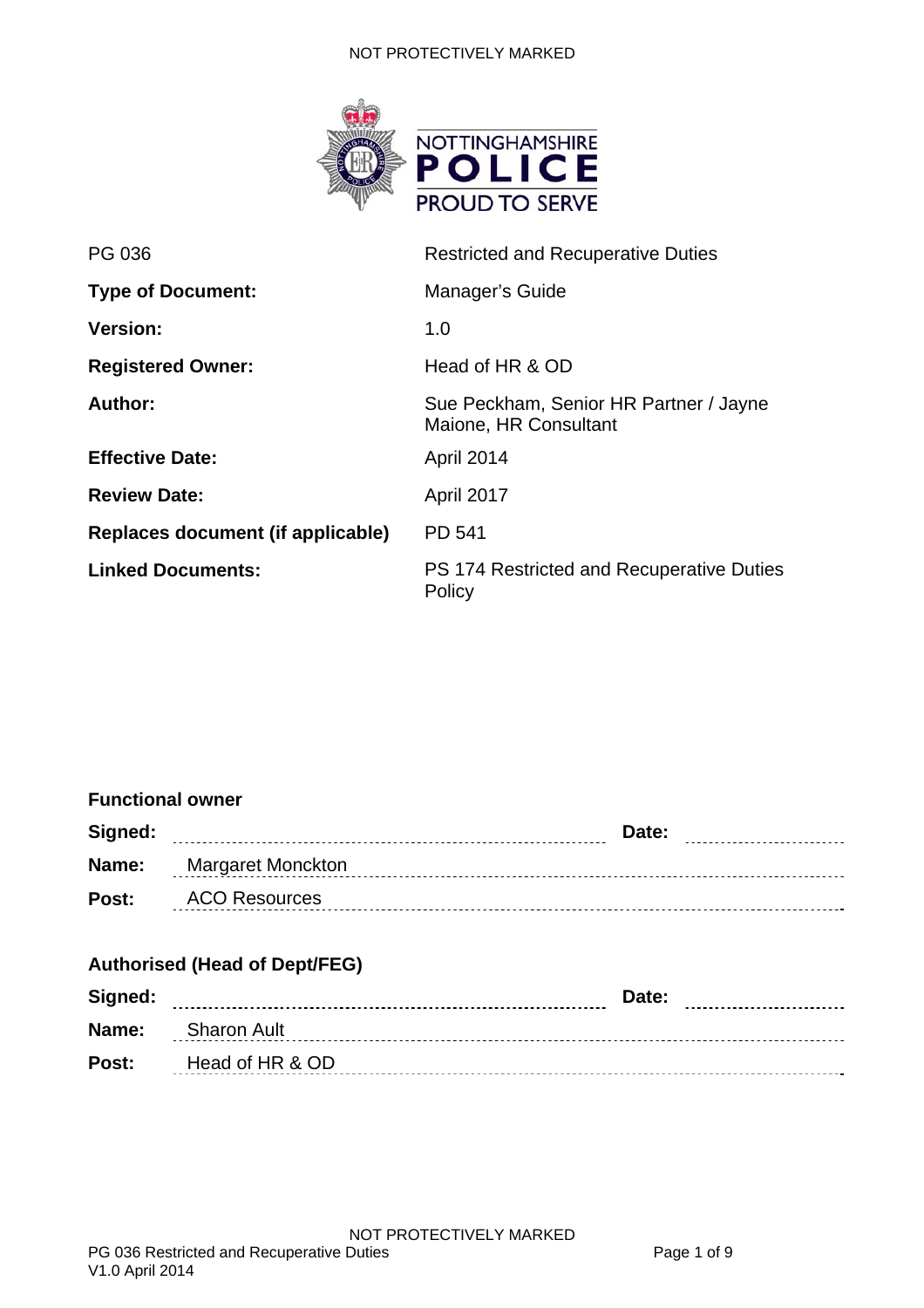## **Table of Contents**

| <b>SECTION 1</b> |  |
|------------------|--|
| <b>SECTION 2</b> |  |
| <b>SECTION 3</b> |  |
| SECTION 4        |  |
|                  |  |
|                  |  |
|                  |  |
|                  |  |
|                  |  |
|                  |  |
|                  |  |
|                  |  |
|                  |  |
|                  |  |
|                  |  |
|                  |  |

# <span id="page-1-0"></span>**SECTION 1 VERSION CONTROL**

| <b>Version No.</b> | <b>Date</b> | <b>Post</b><br><b>Holder/Author</b> | <b>Post</b>                           | <b>Reason for Issue</b> |
|--------------------|-------------|-------------------------------------|---------------------------------------|-------------------------|
| 1.0                | Dec 2013    | Sue Peckham/<br>Jayne Maione        | Senior HR<br>Partner/HR<br>Consultant | Review                  |

## <span id="page-1-1"></span>**SECTION 2 BACKGROUND**

Nottinghamshire Police is committed to supporting individuals with appropriate restricted and recuperative duties plans and reasonable adjustments when they are fit to work but temporarily unable to perform their full range of duties.

This is consistent with our commitment to promoting a good attendance culture and a supportive working environment. Long periods of sickness absence can have a substantial effect on the individual and can, over a period of time, impact on the individual's ability to return to work. Nottinghamshire Police support individuals in returning to work at the earliest opportunity and thus reducing sickness absence.

## <span id="page-1-2"></span>**SECTION 3 AIMS / OBJECTIVES**

The aim of the guide is to assist line managers in providing a structured approach to supporting individuals with restricted or recuperative duties plans in specific situations.

The Managers Guide must be read in conjunction with PS 174 Restricted and Recuperative Duties Policy.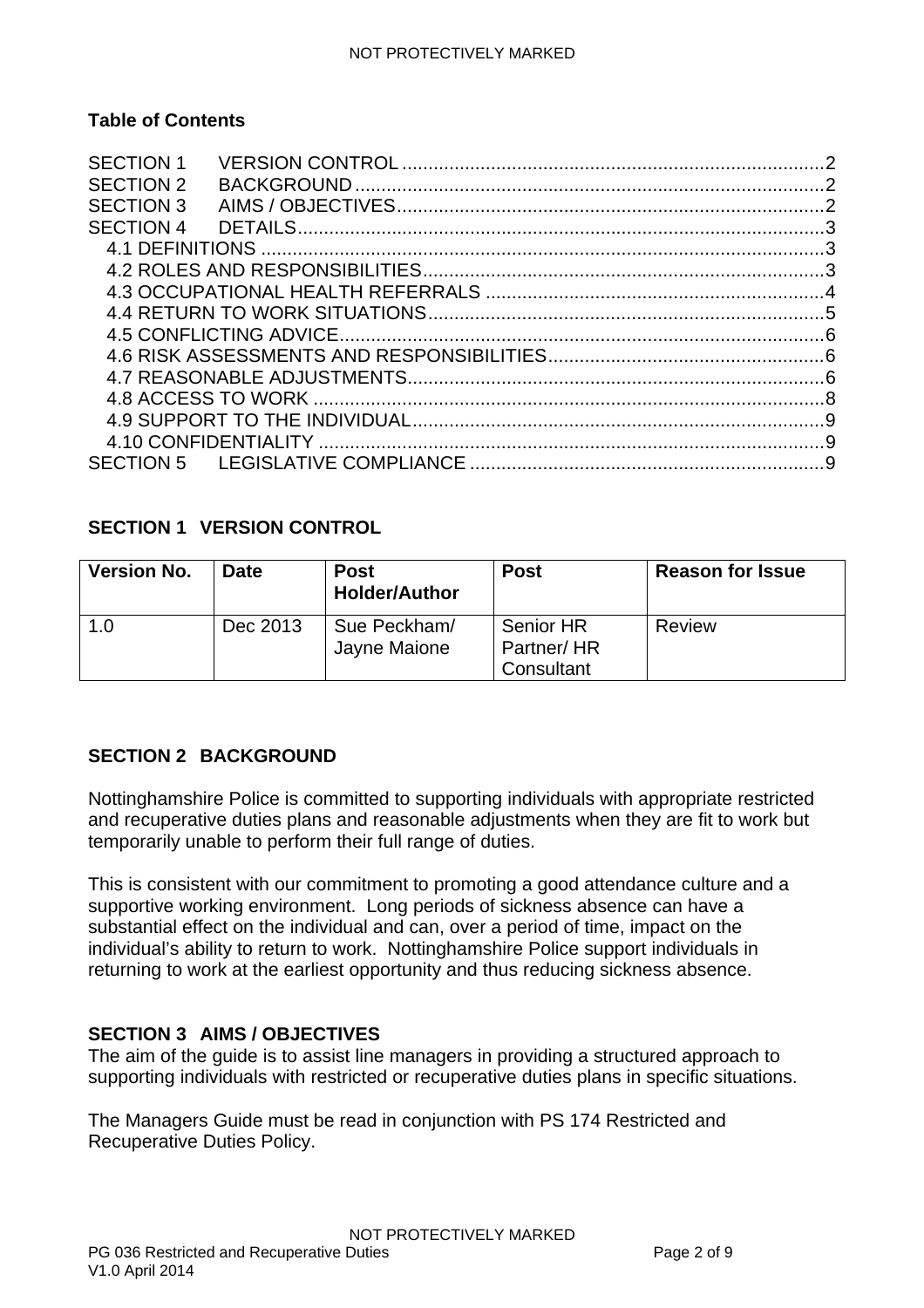#### <span id="page-2-0"></span>**SECTION 4 DETAILS**

#### <span id="page-2-1"></span>**4.1 DEFINITIONS**

**Recuperative Duties** – Recuperative duties are utilised to facilitate attendance at work for an individual with a medical health problem /injury which requires them to perform reduced hours or a restriction in tasks. Recuperative duties would normally be in place for no longer than 6 weeks. In exceptional circumstances this may be extended to 3 months with the agreement of the Head of Department/ Division and the Head of HR&OD.

**Restricted Duties** – This applies to police officers only. Police Officers who are unable, because of ill health or disablement, to carry out full operational duties, who do not fulfil the recuperative duties criteria and are not expected to return to full duties in the next 6 months, may be able to perform restricted roles that do not require full operational fitness.

**Fit for Post** – An individual with a medical restriction are in a post where they are able to undertake the full range of duties for that role, and where appropriate reasonable adjustments have been made.

**Full Duties -** These are the full duties of the individual's permanent substantive post.

#### <span id="page-2-2"></span>**4.2 ROLES AND RESPONSIBILITIES**

#### **Line manager**

- Refer to Occupational Health as appropriate.
- In the case of sickness absence, facilitate the individual's return to work on recuperative duties where appropriate.
- Undertake any risk assessments regarding restricted / recuperative duties.
- Identify and communicate the dates and details of the restricted /recuperative duties with relevant parties.
- Monitor the well being of the individual and whether the restricted / recuperative duties are facilitating a return to full duties.
- Keep HR up to date with agreed plans in order that HR can keep ORIGIN updated.

#### **Individual**

- Undertake appropriate risk assessments to inform the decision making process and record on G1089 A.
- All police officers and police staff have an obligation, where they are classified as on recuperative duties, to make every effort to progress their health to achieve full effectiveness.
- Must not undertake actions or activities that will hinder their recovery or increase any risks to themselves or Nottinghamshire Police.
- Must maintain regular contact with their line manager, Occupational Health and their own GP or Consultant as appropriate throughout any recuperation period.
- Must notify their line manager of any changes that may impact on their ability to undertake/continue with restricted/ recuperative duties and any changes which may impact on the risk assessment that has been undertaken.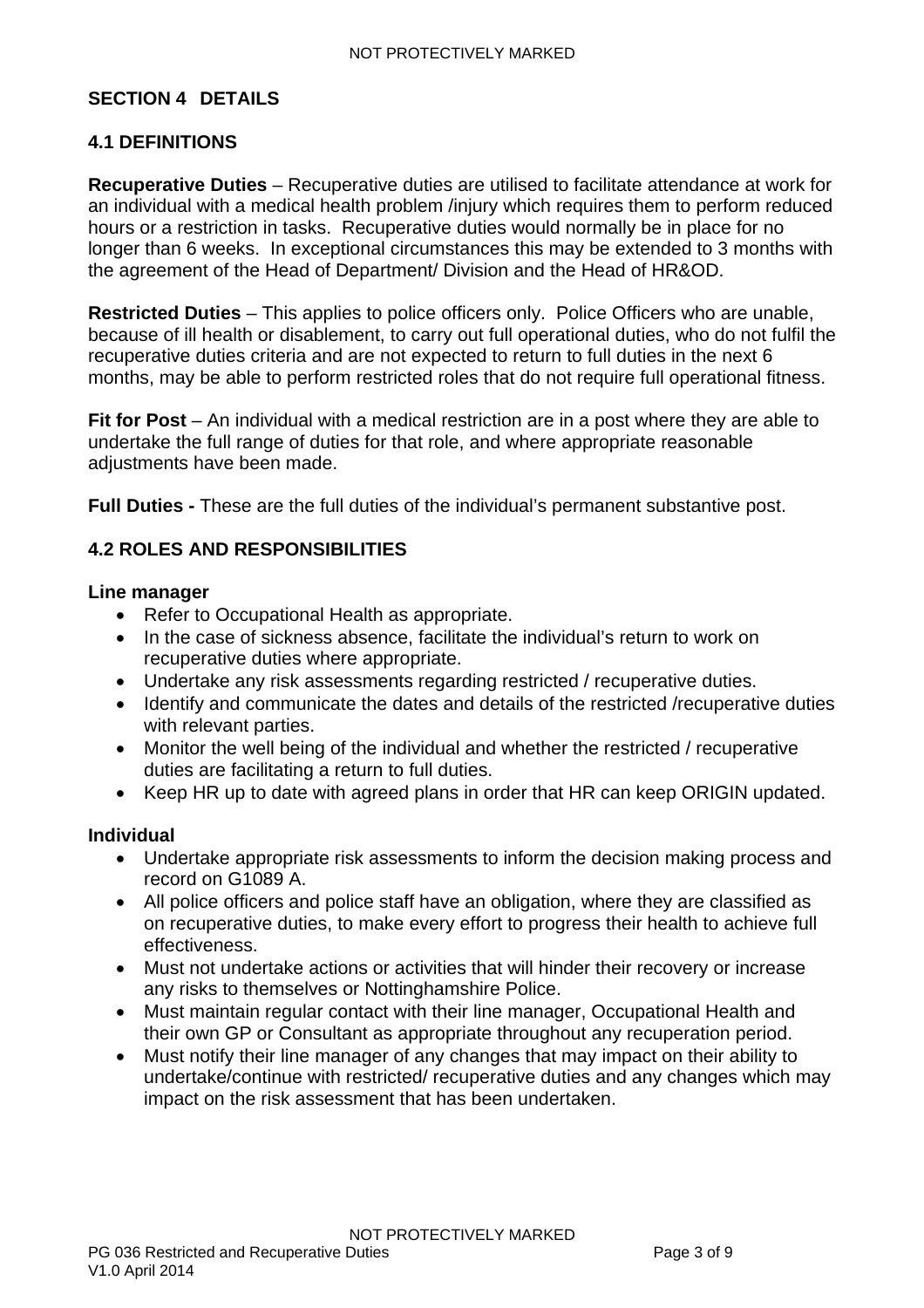# **Occupational Health**

- To provide specialist medical opinion to the line manager where necessary.
- Make recommendations for line managers to consider regarding an individual's capability or limitations to temporarily work different hours, duties or shifts balancing the needs of the individual with the needs of the Force.
- Provide practical advice to assist an individual's return to work, including advice on reasonable adjustments and interventions.
- Support the organisation and individuals to enable the most effective use of resources.
- Where appropriate, Occupational Health will liaise with medical practitioners outside of Nottinghamshire Police to gain medical reports which will assist an individual to return to work.

Occupational Health Advisors are bound to maintain medical confidentiality and will at all times preserve the balance between the individual's and the force's need.

## **HR team**

- Provide support and guidance to line managers in managing these situations.
- Maintain a register of all individuals working on recuperative or restricted duties.

# <span id="page-3-0"></span>**4.3 OCCUPATIONAL HEALTH REFERRALS**

PS 174 Restricted and Recuperative Duties Policy outlines the importance of up to date medical information to assist line managers in agreeing appropriate restricted and recuperative plans in certain situations.

Line Managers are responsible for making Occupational Health referrals for individuals in their teams and do this via the Form G249. Before starting to complete G249 make sure you have all the relevant documentation which includes fit notes, job description/person specification (if appropriate), development plan, sickness absence history, accident/incident form (if appropriate) and any other advice received previously.

When completing the form, consider the following:

Summary – Provide a summary of the illness/injury including any factor relevant to their particular circumstances. Include details of their role and the impact that their current medical problems are having on their ability to fulfil their role. Include details of any development plan and relevant support that has previously been provided. This information allows Occupational Health to be able to provide the most comprehensive response to the referral for both the individual and the organisation.

Action to Date – include any specific recommendation received from the individual's GP or consultation. This can include information from a fit note.

Management Intervention/Action – include any informal actions already taken or any formal processes that the individual has been taken through. Include actions from a development plan or action plan. It is essential that Occupational Health are fully briefed on the current position as they are unable to provide meaningful advice if they do not have the full picture.

Temporary adjustments – Include all temporary adjustments currently in place, whether these have been informally or formally agreed. This should include any change in hours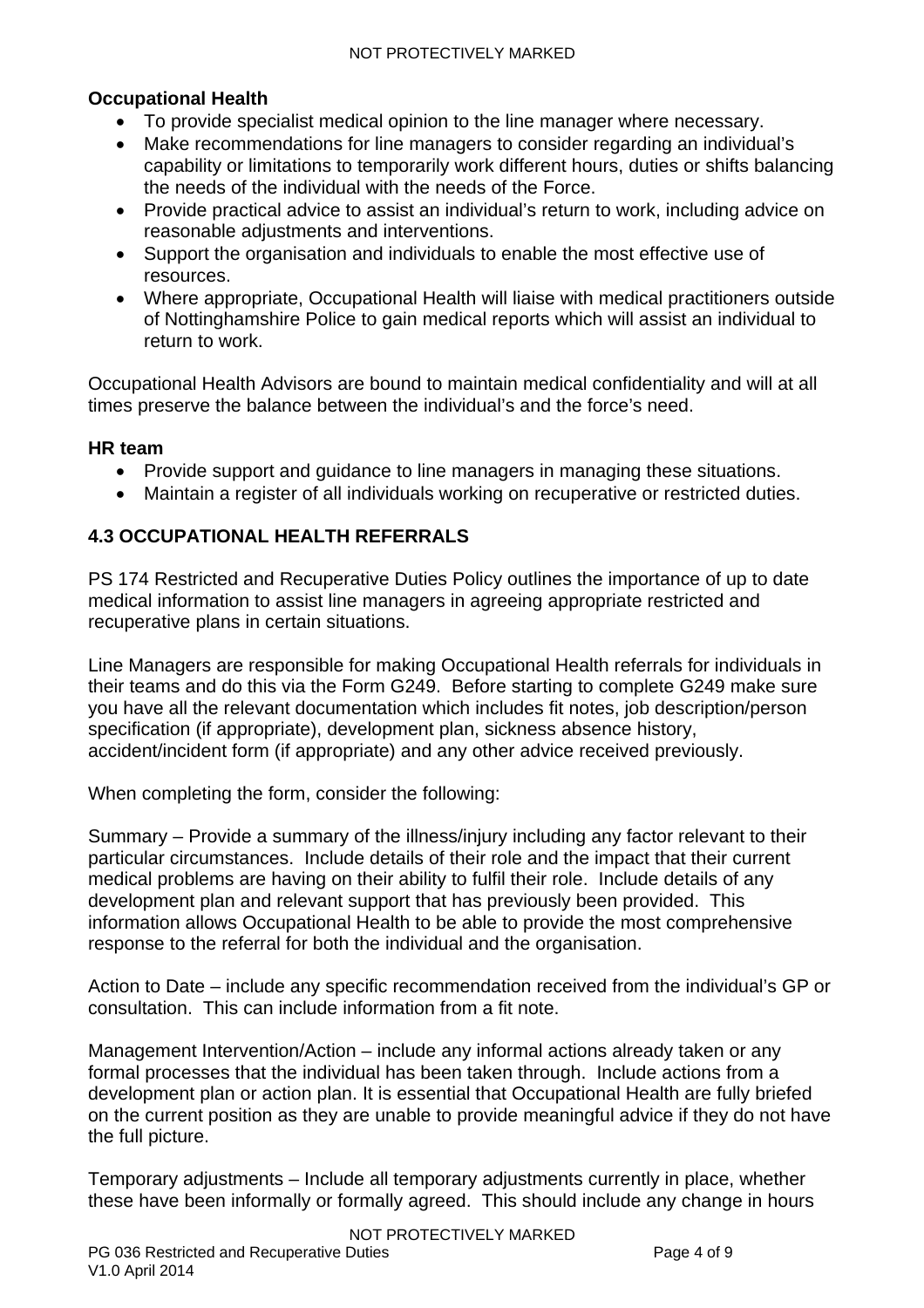worked, duties/tasks allocated, shifts worked, location, driving responsibilities, public facing tasks, or representing the Force.

Recuperative Working Pattern – Include any amendments that have been made to working hours. This will ensure that if a recuperative programme has not been as successful as expected it can be reviewed going forward.

It is important that you meet with your team member whom you are referring to Occupational Health to discuss the referral, share a copy of your referral with them and ensure they are clear on the rationale for why they are being referred to Occupational Health. It is important to send a copy of the referral to the relevant HR Consultant / HR Business Partner to keep them informed of your actions.

It may be difficult to provide the support sought by the individual within the context of the needs of the organisation.

This can be facilitated by the referral form being completed with as much information regarding the individual's role as is possible and outlining the tasks expected to be undertaken by the individual.

The Occupational Health Advisor /Force Medical Advisor (FMA) provide advice. A line manager can request that they provide a rationale for their recommendation of recuperative duties and how this would facilitate a return to full duties. The manager can challenge the information/advice/guidance provided by Occupational Health. The line manager does not have to fully accept the advice from Occupational Health but use the guidance to support the individual's needs and the needs of the organisation. The line manager should liaise with the HR Consultant to discuss the information/guidance received from Occupational Health. This will ensure that a balanced view is taken and a reasonable and objective decision is made and Nottinghamshire Police undertake their duty of care.

There may be occasions where conflicting advice is received from a GP and the FMA. In this situation it is reasonable for you to draw the differences to the attention of the FMA. However, if in doubt, you should rely on the FMA as they have a better, more detailed understanding of role requirements, the context of Nottinghamshire Police and what could be considered reasonable in the circumstances.

## <span id="page-4-0"></span>**4.4 RETURN TO WORK SITUATIONS**

#### **Return to Work Interview**

Individuals should only return to work after an absence due to sickness or injury if they are fit to work. If an individual is in receipt of a fit note and not fully fit, this should indicate the duties/tasks that they are able to carry out. It would be expected that an individual would be fit to work at least a minimum 50% of their normal hours. If the individual is unable to work at least 50% of their normal hours then it is unlikely that they would be considered fit to return to work by the Force.

Line managers are expected to conduct a return to work interview after every absence and this is particularly important when an individual returns to work on recuperative duties to ensure that the appropriate arrangements are in place.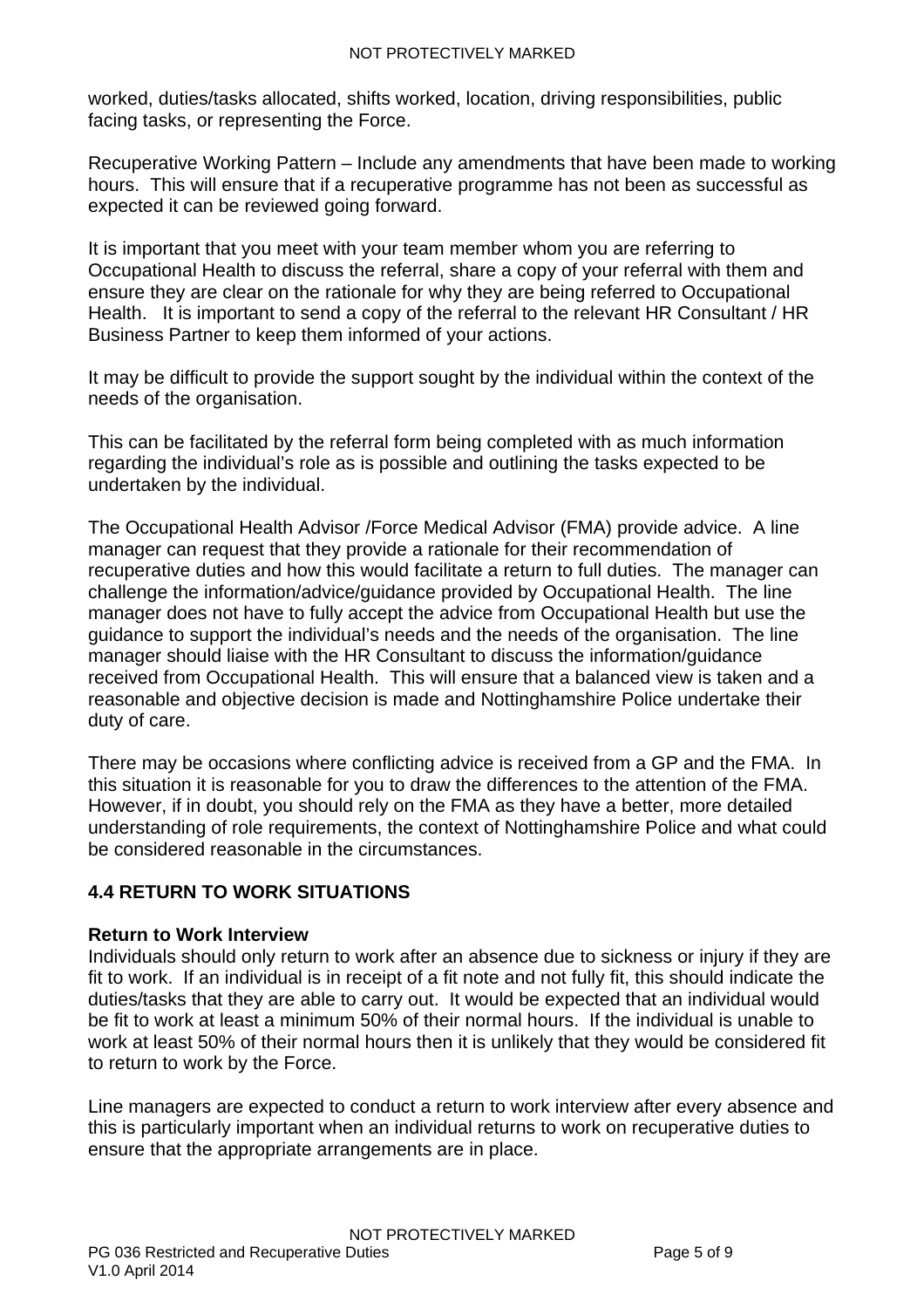For further information regarding return to work interviews you should refer to PS 147, PD 610 and PG 023 relating to Attendance Management.

# <span id="page-5-0"></span>**4.5 CONFLICTING ADVICE**

There may be the rare occasion where the information/advice provided by the individual's GP or consultant differs from the information/advice/recommendations received from Occupational Health. It should be noted that Occupational Health would have been in receipt of information regarding the individual's role, tasks, responsibilities and the facilities where they normally work. Occupational Health would have taken all of these areas into consideration prior to making any recommendations. The line manager should discuss the conflict with HR prior to discussion with the individual. All advice/ information/ recommendations should be considered alongside any risks before the line manager determines the recuperative/restricted plan that is put in place.

## <span id="page-5-1"></span>**4.6 RISK ASSESSMENTS AND RESPONSIBILITIES**

A risk assessment must always be carried out for an individual who is on a restricted or recuperative duties plan. It is the joint responsibility of the individual and line manager to complete the risk assessment in full consultation with each other. Full details of risk assessments can be found on the Health and Safety page of the intranet and Form G1089 A should be completed.

## <span id="page-5-2"></span>**4.7 REASONABLE ADJUSTMENTS**

In looking at restricted and recuperative duties line managers need to consider reasonable adjustments to posts (both temporary and permanent adjustments in the light of any recognised disability). An area which can cause line managers concern is deciding what would be a reasonable adjustment to duties and when these adjustments should be made. It may be helpful to recap on the legal background here.

Under the Equality Act 2010 an employer has a duty to make reasonable changes for disabled applicants and individuals working for them. These are known as 'reasonable adjustments'.

Remember, in the Act, a person has a disability if:

- they have a physical or mental impairment
- the impairment has a substantial and long-term adverse affect on their ability to perform normal day-to-day activities

For the purposes of the Act, these words have the following meanings:

- 'substantial' means more than minor or trivial
- 'long-term' means that the effect of the impairment has lasted or is likely to last for at least twelve months (there are special rules covering recurring or fluctuating conditions)
- 'normal day-to-day activities' include everyday things like eating, washing, walking and going shopping

People who have had a disability in the past who meet this definition are also protected by the Act.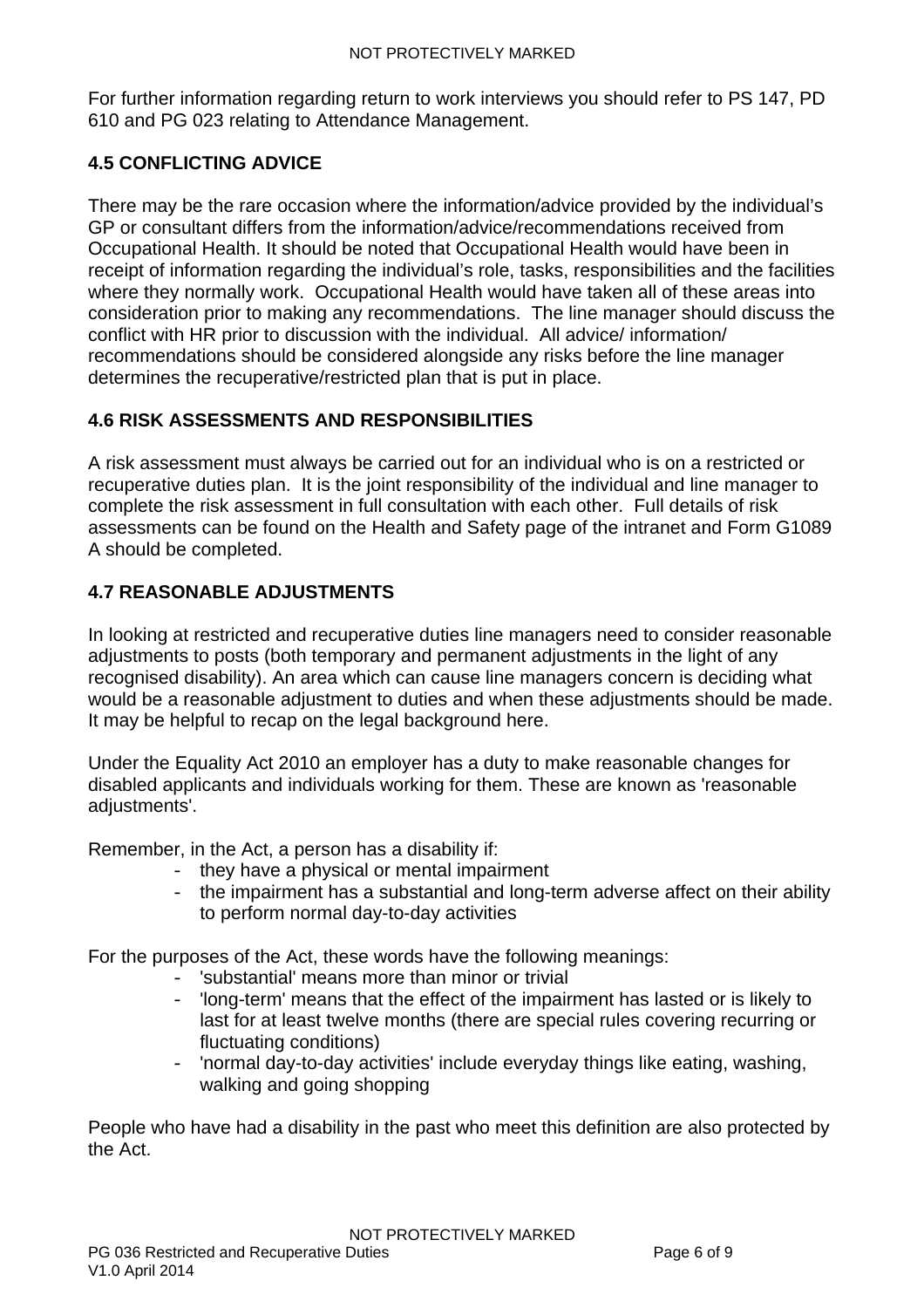This is quite a broad definition of disability so it is best to be open to consider reasonable adjustments for all individuals who require a restricted and recuperative duties plan. Remember that does not mean you have to accommodate all requests – it is about accommodating reasonable requests.

Adjustments should be made to avoid a person with a disability being put at a disadvantage compared to a non-disabled person. The need to make reasonable adjustments can apply to the working arrangements or any physical aspects of the workplace. The important term is 'reasonable'. The manager must consider what adjustments are reasonable and it is advisable to discuss this with an HR Consultant.

It is good practice to ensure reasonable adjustments have been made to facilitate an individual's attendance at work; this is best practice in all cases. Occupational Health can provide information to help you make an informed decision on adjustments in the workplace.

The types of reasonable adjustments that an employer like Nottinghamshire Police might be required to consider include:

- Making physical adjustments to the workplace (e.g. installing a ramp for a wheelchair user or an audio-visual fire alarm for a deaf person).
- Allocating some of the disabled person's duties to another person.
- Transferring the disabled person to another vacant post with or without reasonable adjustments being made.
- Altering the disabled person's working hours through, for example, part-time working, job sharing or other flexible arrangements (with appropriate adjustments to pay if these adjustments are permanently required).
- Providing special equipment to assist the disabled person to perform their tasks and giving training in the use of the equipment (e.g. providing a special keyboard if they have arthritis).
- Letting a disabled person work somewhere else (e.g. on the ground floor for a wheelchair user).
- Asking another individual to carry heavy equipment (e.g. a colleague carries the equipment or load a vehicle).

As well as the need to make permanent adjustments in light of recognised disabilities, temporary adjustments to working arrangements within restricted and recuperative duties plans can also be an effective investment in preventing further absences or avoiding long term absence for individuals who do not have recognised disabilities. Temporary adjustments to facilitate a return to work do not need to become permanent. This can be particularly useful to assist an individual back to work from a long term absence.

The types of changes could be to:

- reduce the depth and breadth of tasks allocated,
- short term reduction in hours worked,
- reduce supervisory duties,
- reduce travel during office hours.

Work conditions can have an impact on attendance therefore this should be a further consideration.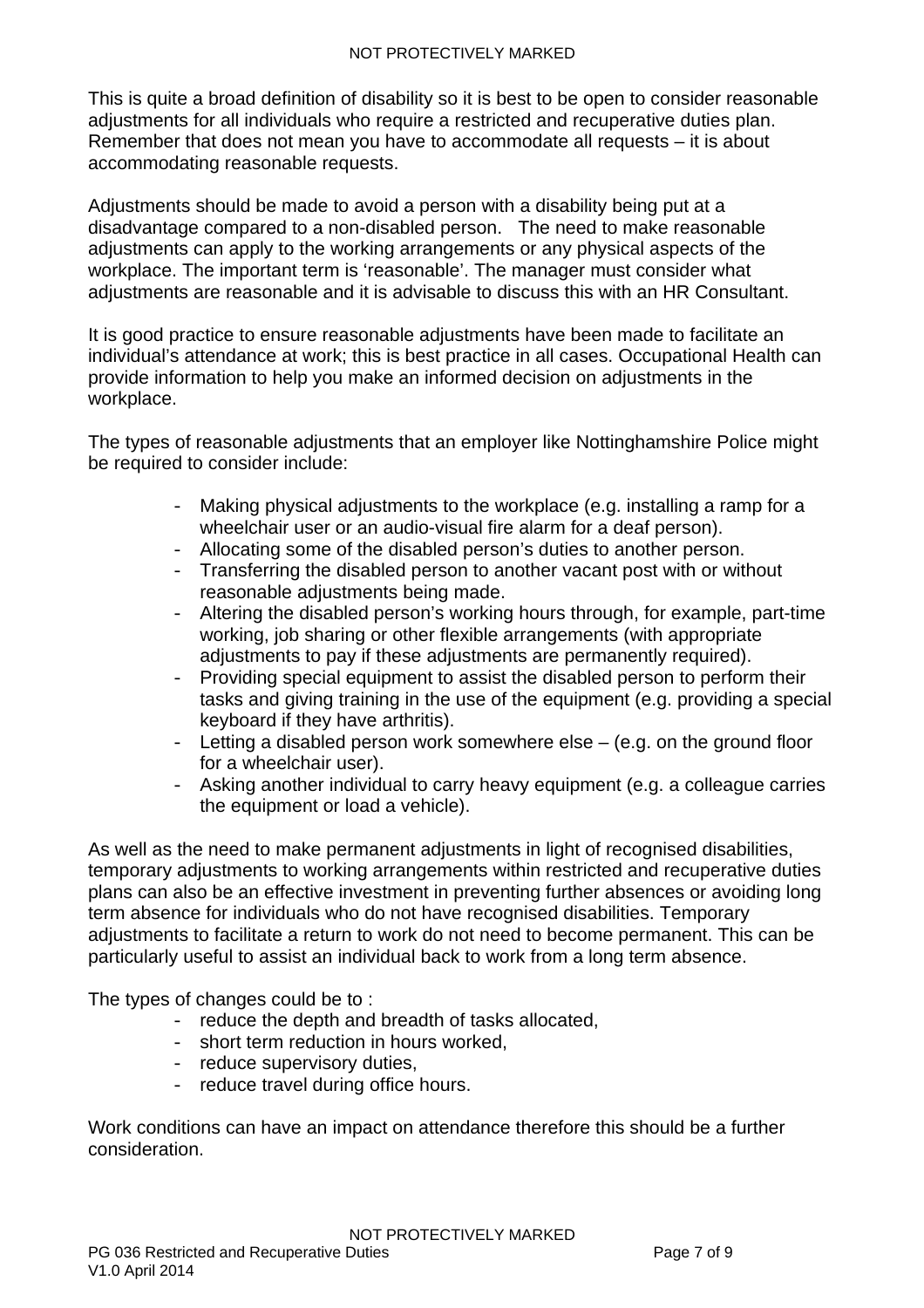Many of the adjustments that can be made will not be particularly expensive, and line managers are required to behave reasonably in the context of:

- the size and the nature of the organisation:
- how effective the adjustment would be in overcoming the disadvantage;
- the financial and other costs incurred and the extent of any disruption to activities;
- the extent of Nottinghamshire Police's financial and other resources;
- the availability of financial and/or other assistance in making the adjustment.

The above factors would be considered in the context of Nottinghamshire Police as a whole. For example, it is not about whether a small team can afford a particular piece of equipment. It is about whether as an organisation it is reasonable for Nottinghamshire Police to purchase the equipment. It is therefore important that line managers take Force wide responsibility for these things and try and overcome small team budget issues and look at the bigger picture, referring the matter higher if budget issues are unduly restricted.

Reasonable adjustments support individuals in returning to, and sustaining, attendance at work. Occupational Health can provide guidance to both individuals and line managers to support an individual's ability to carry out their role, and advise on any reasonable adjustments or interventions required to assist a return to work or full duties. Any adjustment should be considered as effective, affordable and practicable. All cases must be reviewed on their own merit.

[Access to Work](https://www.gov.uk/access-to-work) can help employers with some costs involved in making adjustments for disabled workers and there is more on this in the next section.

It is not appropriate to create a new role for the individual to allow them to remain in work. Reasonable adjustments should facilitate keeping individuals at work and these can be discussed with the HR Consultant. HR Consultants can be a good reference point to help you consider what would be considered reasonable in the circumstances.

Further information and advice on reasonable adjustments can also be obtained from a Disability Employment Adviser (DEA).

There's more detail about line manager's obligations and how to meet them on the [Equality and Human Rights Commission website.](http://www.equalityhumanrights.com/advice-and-guidance/guidance-for-employers/the-duty-to-make-reasonable-adjustments-for-disabled-people/)

# <span id="page-7-0"></span>**4.8 ACCESS TO WORK**

Access to Work is a government scheme. It provides practical and financial support to help individuals with a disability or long term physical or mental health condition to overcome barriers to starting or keeping a job.

Access to Work can also provide practical advice and guidance to employers, to help us understand physical and mental health and how employees can be supported.

The application for Access to Work support must be made by the individual and not the employer. The scheme is run by Jobcentre Plus so the local job centre should also be able to help.

Further information on Access to Work can be found: Internet: [www.gov.uk/access-to-work](http://www.gov.uk/access-to-work)